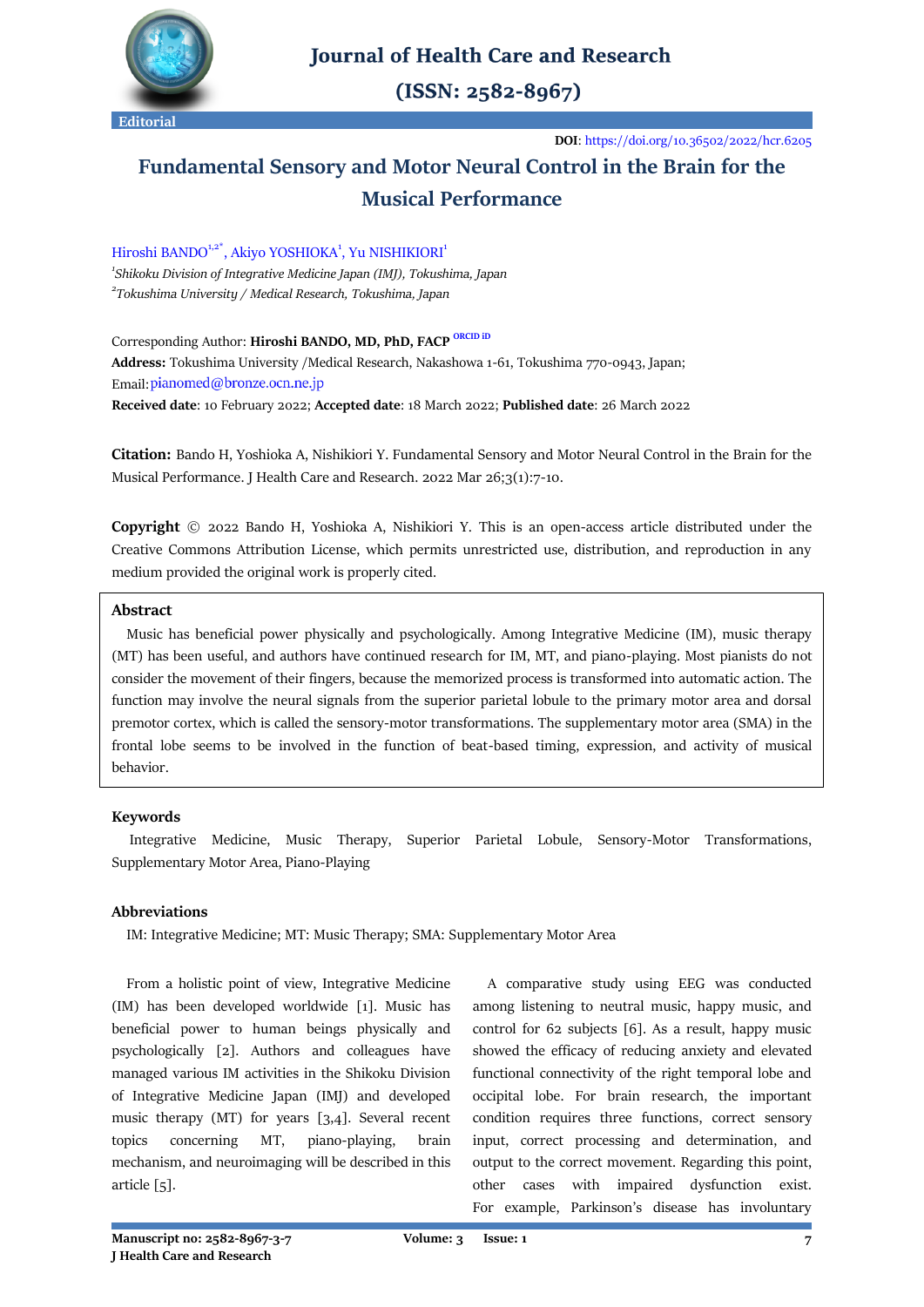**Citation: Bando H, Yoshioka A, Nishikiori Y. Fundamental Sensory and Motor Neural Control in the Brain for the Musical Performance. J Health Care and Research. 2022 Mar 26;3(1):7-10.**

#### **Editorial**

movements, and cerebral palsy has both contractions of flexor and extensor muscles simultaneously. If dystonia movement in the hand may be found for a pianist, it is difficult to play the piano smoothly [7,8].

 When playing various music on the piano, most pianists do not consider the movement of their fingers, in which the movements are almost reflexive [9]. The reason would be that the memorized process is transformed into an automatic action [10]. The function may involve the neural signals from the superior parietal lobule to the primary motor area (M1) and dorsal premotor cortex, which is called the sensory-motor transformations [11] (**Fig-1**). Furthermore, this mechanism also contributes to the situation where a pianist can play a new music piece smoothly that is encountered first time [12].



**Fig-1: Various area for sensory-motor transformations in the brain function**

 During playing the piano, each movement of the fingers is a single action of raising, spreading, and pushing the keyboard down. However, this performance is integrated into a huge and complex movement along the time axis using 10 fingers [13]. Continuing independent operations in the correct order is called "series operation". This is to arrange a variety of actions in the correct order along the time axis [14]. Such function has been related to a certain area in the cerebrum. Its responsive area would be mainly the primary motor area (M1) and supplementary motor area (SMA, supplementary

motor cortex) in the frontal lobe [15]. This area can contribute to the actual mechanism for complex and delicate movement for playing the piano. The function is thought to be stocking images of several actions together and executing the program in the correct order. SMA has been known as the crucial center for managing the planning of the program and performing the execution during playing the piano and listening to the music [16]. Music performance needs combined perspectives processing in visual, auditory, spatial, motor, and emotional domains. By integrating these multimodal factors, the SMA network may construct the internal expression of music performance.

 As to the research of finger exercise, the changes in the excitability of M1 and SMA were investigated for 28 normal subjects [15]. The results showed the activity of increased M1 and decreased SMA. Consequently, it supposes the function of each of MA and SMA. In other words, rather strong exercise seems to give M1 protective efficacy and it gives opposite influence to SMA situated just adjacent to M1. SMA can work actively when starting new and complex movements, but on the other hand, it does not provide remarkable function when performing familiar movements one after another. Therefore, it is suggested that SMA contributes to the piano performance when the finger moves like never before in contact with a new music piece [16]. From the above, it is considered that SMA may have two functions. One is the start and control of complicated operations, and in particular, to build a program for what kind of operation is performed at adequate timing. The second is to switch the movement, which is considered to contribute to the creation of new complicated movements and procedures based on the memory conventionally already stored.

 Several recent reports are found concerning the function of SMA. Regarding the research of neuroscientific field, investigations of musical creativity have brought the involved mechanisms of motor regions [17]. They include SMA, premotor cortex, posterior inferior frontal gyrus, which seem to be implicated for high level capacities concerning motor sequencing. As to regular rhythm in music, the presence of the background was studied for nonhuman primate. By maintaining the rhythm of visual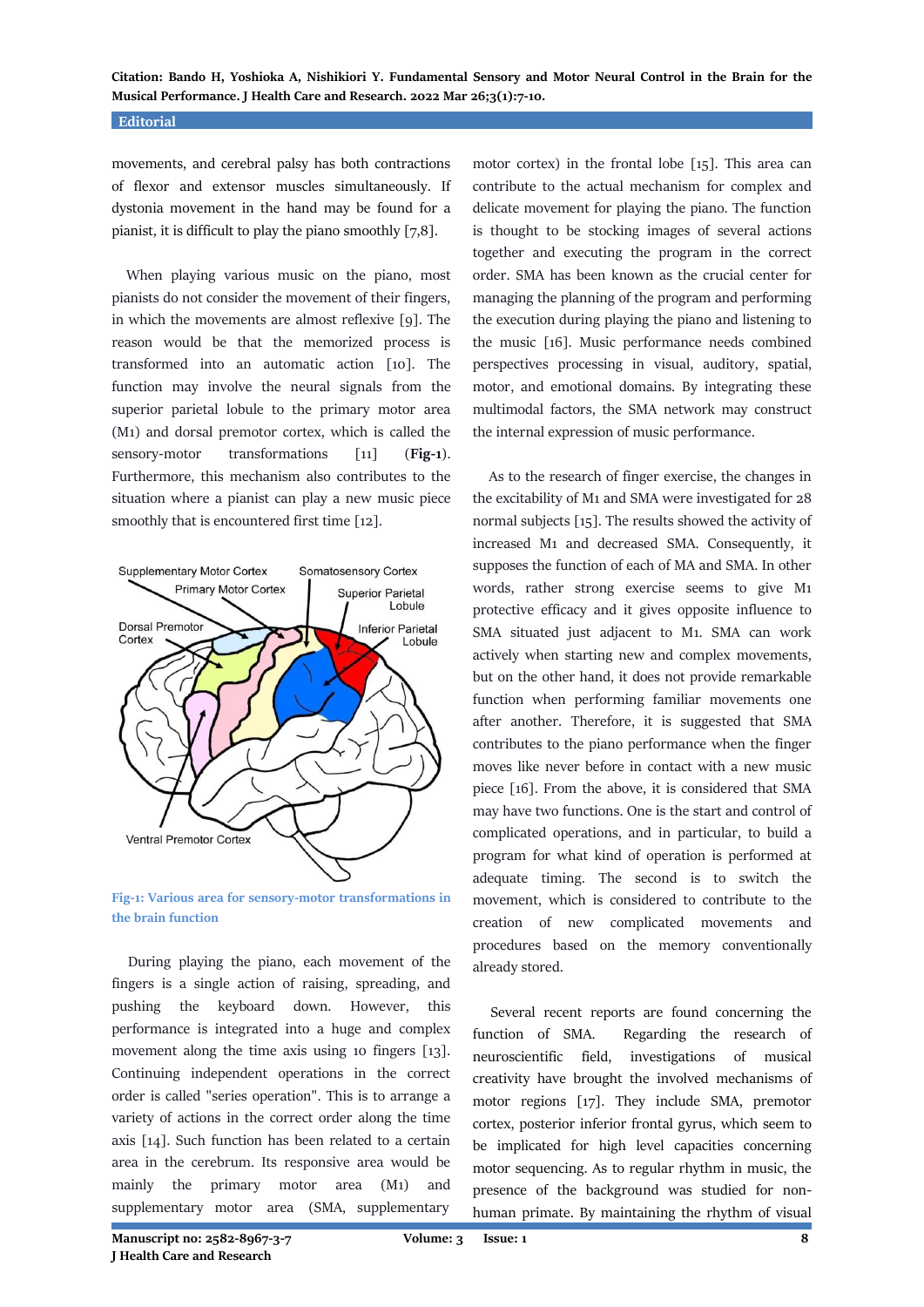**Citation: Bando H, Yoshioka A, Nishikiori Y. Fundamental Sensory and Motor Neural Control in the Brain for the Musical Performance. J Health Care and Research. 2022 Mar 26;3(1):7-10.**

#### **Editorial**

metronome, neural activity of SMA was recorded. SMA showed regular rhythmic gamma band bursts (30- 40Hz) suggesting the existence of internal tempo center [18]. Consequently, SMA may have a role of dynamic metronome for rhythm and clock for total time. Regarding the brain mechanism composing creative music, comparative study was conducted between musicians and non-musicians for measuring evoked activation by functional magnetic resonance imaging (fMRI) [19]. The results showed that musicians revealed larger activation of the SMA, dorsolateral prefrontal cortex and anterior cingulate cortex. From these, SMA may play a role for the expression and activity of musical behavior. Music improvisation has been the complex creative behavior. Brain activity during improvisation was investigated using fMRI [20]. Compared with pre-learned certain melody for control piece, music improvisation showed stronger node activity in SMA, lateral premotor cortex, dorsolateral prefrontal cortex and Broca's area.

 In summary, recent neuroimaging topics were introduced. Among them, SMA seems to be involved in the function of beat-based timing, expression and activity of musical behavior [21]. Research on music, MT, and piano performance from empirical, theoretical, and practical perspectives has been developed [22]. In the future, it will reduce people's mental stress and contribute to happiness of the people.

#### **Conflict of Interest**

 The authors have read and approved the final version of the manuscript. The authors have no conflicts of interest to declare.

#### **References**

[1] Ng JY, Jain A. Complementary and alternative medicine mention and recommendations in guidelines for anxiety: A systematic review and quality assessment. Psychiatry Res. 2022 Mar;309:114388. [**PMID**[: 35051879\]](https://pubmed.ncbi.nlm.nih.gov/35051879/)

[2] Tobeta B, Bando H. Efficacy of sound treatment for better meditation and sleep in music therapy. Int J Complement Alt Med. 2021;14(4):192–94.

[3] Bando H (2021). Cross Modality Leading to Sonic Seasoning with Music for Integrative Medicine (IM).

Int J Conf Proc. 2021;2(5):ICP.000547.

[4] Yoshioka A, Nishikiori Y, Bando H (2020) Music Therapy Session with Various Elements for Clinical Effects and Comfortable Mood. Biomed Sci J. 2020;2:11.

[5] Yamashita M, Ohsawa C, Suzuki M, Guo X, Sadakata M, Otsuka Y, Asano K, Abe N, Sekiyama K. Neural Advantages of Older Musicians Involve the Cerebellum: Implications for Healthy Aging Through Lifelong Musical Instrument Training. Front Hum Neurosci. 2022 Jan 5;15:784026. [**PMID**[: 35069154\]](https://pubmed.ncbi.nlm.nih.gov/35069154/)

[6] Huang B, Hao X, Long S, Ding R, Wang J, Liu Y, Guo S, Lu J, He M, Yao D. The Benefits of Music Listening for Induced State Anxiety: Behavioral and Physiological Evidence. Brain Sci. 2021 Oct 9;11(10):1332. [**PMID**: [34679397\]](https://pubmed.ncbi.nlm.nih.gov/34679397/)

[7] Kita K, Furuya S, Osu R, Sakamoto T, Hanakawa T. Aberrant Cerebello-Cortical Connectivity in Pianists With Focal Task-Specific Dystonia. Cereb Cortex. 2021 Aug 26;31(10):4853-63. [**PMID**[: 34013319\]](https://pubmed.ncbi.nlm.nih.gov/34013319/)

[8] Lee SH, Sanchez-Ramos J, Murtagh R, Vu T, Hardwick D, Carey SL. A Case Report: Using Multimodalities to Examine a Professional Pianist with Focal Dystonia. InPerspectives in Performing Arts Medicine Practice 2020 (pp. 165-178). Springer, Cham. [9] Olszewska AM, Gaca M, Herman AM, Jednoróg K, Marchewka A. How Musical Training Shapes the Adult Brain: Predispositions and Neuroplasticity. Front Neurosci. 2021 Mar 10;15:630829. [**PMID**: [33776638\]](https://pubmed.ncbi.nlm.nih.gov/33776638/)

[10] Iorio C, Brattico E, Munk Larsen F, Vuust P, Bonetti L. The effect of mental practice on music memorization. Psychology of Music. 2022 Jan;50(1):230-44.

[11] Zareian B, Zhang Z, Zagha E. Cortical Localization of the Sensory-Motor Transformation in a Whisker Detection Task in Mice. eNeuro. 2021 Feb 1;8(1):ENEURO.0004-21.2021. [**PMID**: [33495240\]](https://pubmed.ncbi.nlm.nih.gov/33495240/)

[12] Fasano MC, Glerean E, Gold BP, Sheng D, Sams M, Vuust P, Rauschecker JP, Brattico E. Inter-subject Similarity of Brain Activity in Expert Musicians After Multimodal Learning: A Behavioral and Neuroimaging Study on Learning to Play a Piano Sonata. Neuroscience. 2020 Aug 10;441:102-16. [**PMID**: [32569807\]](https://pubmed.ncbi.nlm.nih.gov/32569807/)

[13] Tokgoz S, Aydogdu D, Ilhan B, Sahin Y, Bariseri N, Ozturkler BM, Çukur T. Musical mirror-symmetrical movement tasks: comparison of rhythm versus melody-playing. Neuroreport. 2020 May 7;31(7):523